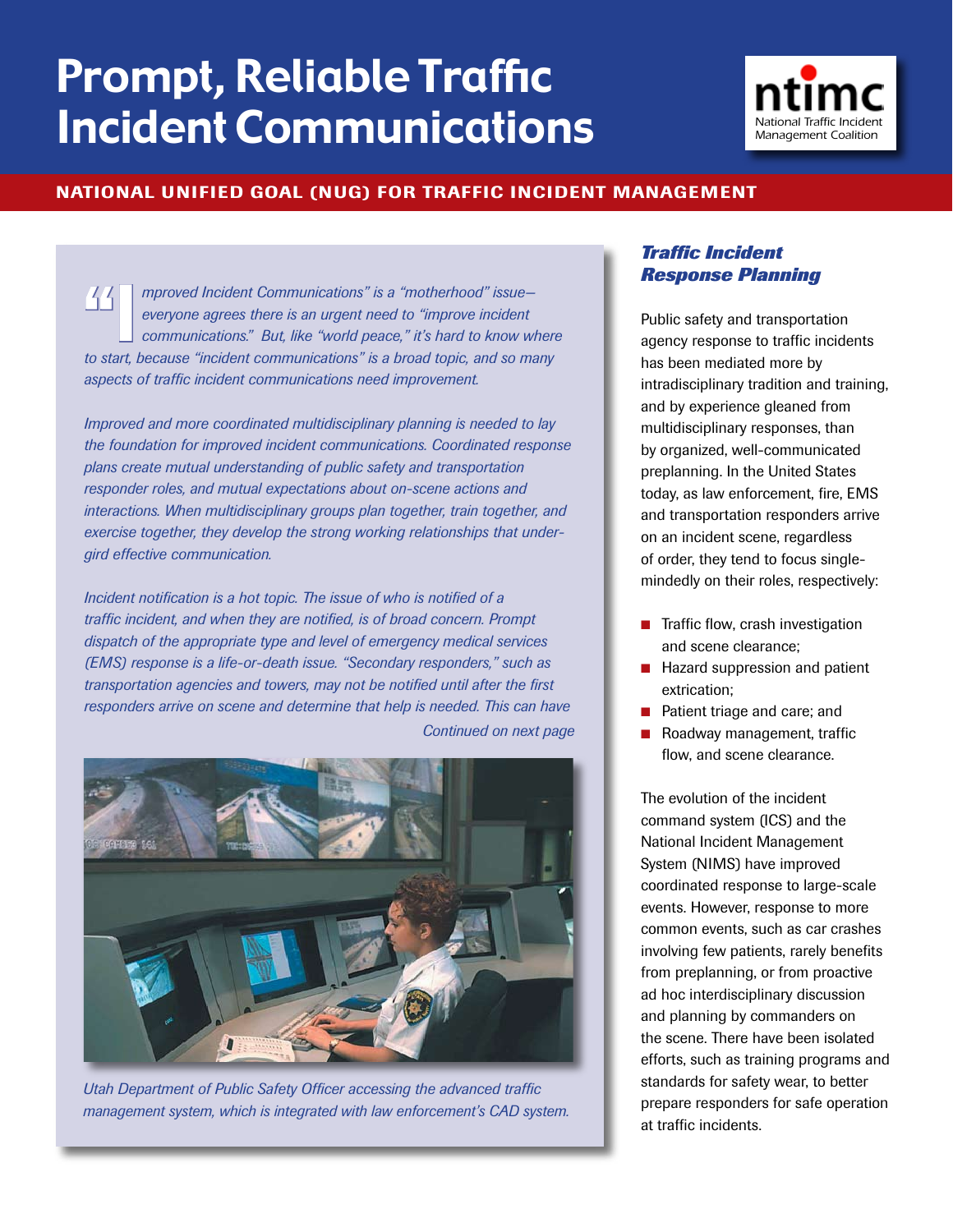*major ramifications on clearance time. The 9-1-1 system itself, taken for granted by most of the public (although many rural and remote areas of the nation still do not have basic 9-1-1 coverage), is facing unprecedented challenges in responding to calls originating from wireless and nextgeneration technologies such as voice-over-Internet Protocol (VoIP).* 

*Public notification is an extremely important element of traffic incident management. Notifying motorists in time to divert them from the incidentcaused traffic queue reduces incident-related travel delay and congestion, and decreases the likelihood of secondary crashes. While some progress has been made in recent years in real-time traveler information, nearly everyone agrees we have a long way to go.* 

*Emergency routing is a major issue. Responders want and need realtime information advising the best route to and from incident scenes, and motorists need to know how to re-route. Future visions call for widespread use of mobile wireless technology linked to transportation management centers (TMCs). In the meantime, much could be gained by improving the voice communications links among TMCs, emergency response command centers, and the public news media, as well as more widespread use of existing "Smart Response" technologies.* 

*Finally, there's the often-discussed interoperability issue, itself a term with many meanings. After September 11, the need for compatible, interoperable voice communication equipment to connect first responders at incident scenes received needed attention. To law enforcement, fire, and EMS, achieving "interoperability" through access to common radio channels has been a major goal, and some progress has been made with post-9/11 Homeland Security funding to improve public safety radio interoperability. Lack of adequate public safety radio spectrum has been a major issue for many years, and as a result recent FCC action has opened up new broadband spectrums for public safety use. This opens up the vision of a broader "interoperability" beyond voice communications, and beyond the first responders.*

*With broadband spectrum available for public safety use, it is technically feasible to design interoperable, mobile, wireless voice and data networks to connect all responders (law enforcement, fire, EMS, transportation, 9-1-1 centers, towing and recovery, and others) in real time. At the national level, advisory groups discuss the possibilities of a "network of networks" to connect all emergency responders through mobile wireless networks, but much work remains to create the will to develop such communications networks and to overcome the technical, institutional and funding barriers to greater information- and data-sharing. Strong partnerships among state and local traffic incident responders can foster the close working relationships necessary to development of cross-agency emergency information exchange networks.*

The 2005 FHWA / AASHTO "scan" of traffic incident response practices in Europe revealed significantly different practices in some European countries. England, Germany, and The Netherlands have made a commitment to nationwide preplanning, and developed well-communicated standards for response. The Dutch have established a "national directive" for traffic incident management to foster a multidisciplinary responder culture that combines safety, effective scene management, and quick clearance.

The Dutch responders covered by the directive include EMS, law enforcement, fire, transportation, and towing and recovery. The directive establishes the following priorities for on-scene operations: (1) Responder (workers') safety; (2) traffic safety; (3) assistance to victims; (4) maintaining traffic flow; and (5) salvaging cargo and vehicles.

The Dutch directive defines initial safety measures to be followed by all traffic incident responders, regardless of the order of their arrival on scene. First priority is establishing a 100 meter buffer between the scene and on-coming traffic, with the responder's vehicle in a "fend-off" position, and traffic cones set in particular patterns. The directive continues with standards for safety wear, vehicle livery, patient care, and the like. It mandates a multidisciplinary command conference on scene, so that mutual expectations established by the preplanning are enhanced by communication of specifics relevant to the event at hand.

The National Cooperative Highway Research Program (NCHRP) has funded a study to analyze what the United States might learn from incident responder training programs both at home and abroad. While such detailed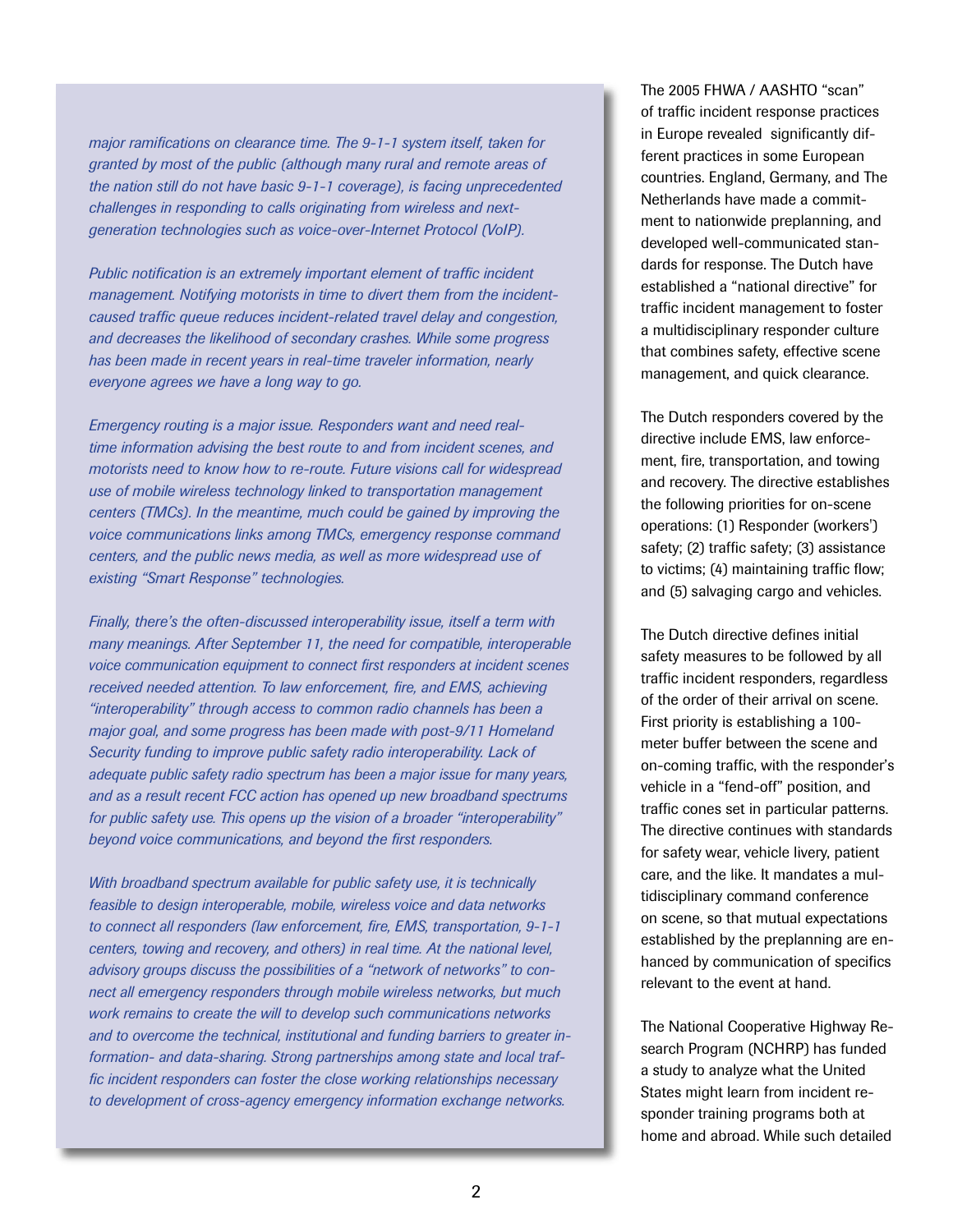standards may not be appropriate for the National Unified Goal (NUG) for traffic incident management, state and regional traffic incident management planners should be encouraged to detail their response plans. The more effective the pre-event communication of expectations, the less likely that radio and other communications will impede response operations. Since no two events will ever be exactly alike, a complete communications plan must be an effective mix of pre-planned communications and on-scene ad hoc communications.

#### *Incident Notification*

All traffic incident responders need prompt incident notification with timely and accurate incident information. While incident notification procedures vary from jurisdiction to jurisdiction, in major metropolitan 9-1-1 facilities, notification of traffic incidents occurs through a call to a 9-1-1 center, which then notifies emergency first response agencies—generally defined as law enforcement, fire and rescue, and emergency medical services (EMS). In many rural areas, often the call-taking and dispatch functions are combined.

Transportation agencies and private sector responders, including towing and recovery companies and traffic control companies, generally are not recognized as emergency responders. Consequently, incident notification may not occur at the dispatch center, and may be delayed and haphazard, which slows response times. Towers, for example, complain that there are no standard procedures for notifying towers of an incident to which they are expected to respond. "Last called and first blamed" is a frequent refrain in the towing industry. In cases where transportation officials must be on-scene to



*Screenshot from New York City's Integrated Incident Management System (IIMS), which enables NYPD officers to transmit incident scene photos to NYCDOT's Traffic Management Center, speeding prompt dispatch of appropriate responder resources.*

manage decisions regarding road or lane closures or openings, or call-outs of towers, notification delays lead to clearance delays. Delay in notification of transportation agencies also causes delays in application of traffic management tools, such as changeable message signs (CMS), traffic signal timing, and traffic surveillance technology.

Co-location of Transportation Management Centers (TMCs) with public safety call-taking and dispatch has solved the notification issue for transportation agencies in some areas, but at a national level this remains a significant issue.

Some states have recognized transportation as emergency responders, with beneficial results. In Oregon, for example, ODOT maintenance personnel are frequently the first responders on the scene at rural incidents, where the public safety agencies have difficulty in providing adequate and speedy coverage. In urban areas, ODOT incident response teams are assigned to specific corridors, with a goal of arriving on scene as soon as possible to negotiate roadway issues with other responders. Statewide, twenty percent of the time, the transportation responders arrive first. ODOT is notified of incidents using the same CAD system that the state patrol uses. Two of three ODOT TMCs, including the statewide traffic management operations center in Portland, are co-located with Oregon State Patrol dispatch. Use of Unified Command principles ensures that roles are understood by all involved.

Still more incident notification policy issues swirl around Automated Crash Notification (ACN) systems (which open a voice link to call centers when a vehicle crashes or when occupants press a call button), and the emerging Advanced Automated Crash Notification (AACN) technologies (which also transmit crash data). At issue is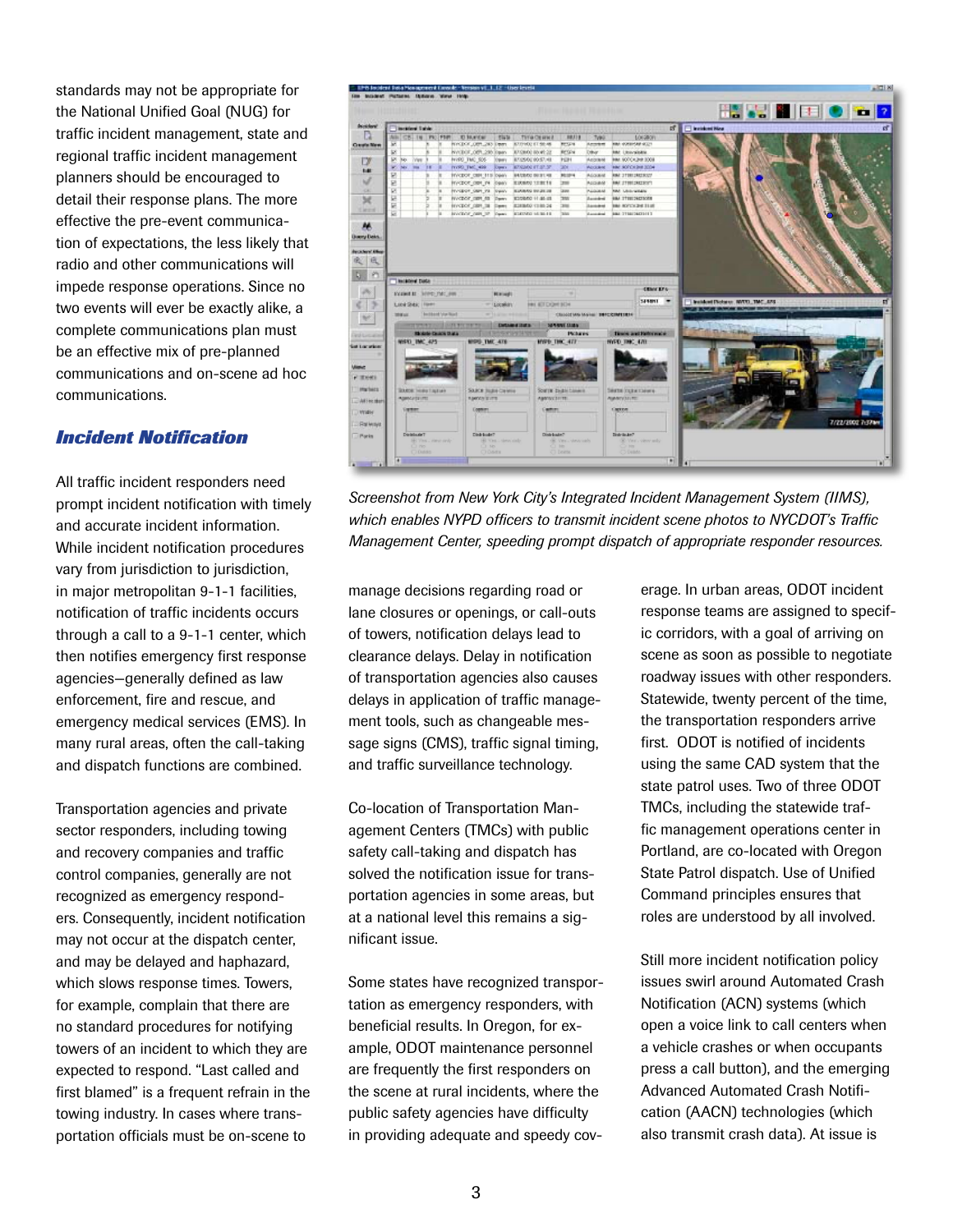whether the calls and/or data should go directly to 9-1-1 centers (as the 9- 1-1 community advocates), or be routed through private sector call centers where the operators are not trained in 9-1-1 call-taking. Additional legal and privacy concerns surround the routing of crash data, which has the potential to speed the dispatch of appropriate emergency medical resources to the crash scene, and to help hospitals and trauma centers prepare for the arrival of crash victims.

#### *Public Notification*

The National Traffic Incident Management Coalition (NTIMC) held "listening sessions" with member organizations in 2006 to learn about stakeholder priorities for improvement of traffic incident management. The issue of public notification of traffic incidents emerged as a major concern. Here are some typical comments:

- "Faster, more reliable incident notification and public information is a major priority for the trucking industry. We need to get incident information to the truck driver at a point where there's still another option—that is, alternative routing to avoid incident-related traffic backup." (American Trucking Associations)
- "NUG themes should include public notification. Communications with the general media should be considered...." (I-95 Corridor Coalition Southern HOGS)
- "The NUG should promote partnering with the news media as a best practice. For example, the United Kingdom has a national media person who broadcasts incident information." (American Trucking Associations)
- "Why can't we have more timely

information out to drivers to tell them not only what has happened, but what we want them to do? For example, 'Accident ahead. Move Left and Slow Down.' (Cumberland Valley Volunteer Fire Association/Emergency Responder Safety Institute)

Several stakeholders expressed concern about the delivery of traveler information to drivers via cell phone as a dangerous driver distraction. For this reason, stakeholders voiced reservations about the 511 Traveler Information system, through which many state DOTs provide real-time traffic and road condition information from TMCs to the public. The 511 Deployment Coalition, which coordinates deployment of 511 by state DOTs, is aware of the safety concerns and encourages public information messages to ask drivers not to use cell phones when they are driving; rather to call 511 before they leave home, or to pull over to the side of the road. Many states' 511 deployments also deliver real-time information on the web, and future plans in many states call for delivery by many other mechanisms.

A participant from the trucking industry articulated a strong vision for the traveler information system of the future. While he described a system tailored for truckers' needs, the basic vision would serve all motorists well:

*"We need an incident information system that will deliver real-time information without distracting truck drivers. We need timely and critical information to be pushed out to drivers. An ideal system would be where the driver could plug their route in electronically, and get notification when something happens along the route. Notification could go to the dispatcher, or directly to the trucker. It would be easy to obtain information* 



*regarding how to re-route according to weight, route, etc. This would require national coordination so the driver can avoid diverting into yet another incident in the region."*

### *Emergency Routing Information, Coordination, and Communication*

Embedded in the traveler information vision for the future quoted above are three resource-intensive capabilities that currently are generally lacking in most jurisdictions: rerouting information, rerouting coordination, and rerouting communications.

*Rerouting Information:* Pre-planning emergency detour routes, including commercial vehicle routes, is an important element of preparedness for major traffic incidents. The trucking industry would like to see states work together more closely to coordinate alternative routing, and to provide information about restrictions on alternative routes (e.g. tunnels, hazmat, or weight restrictions). Experience gained from previous emergencies or special events can be used to plan the most effective diversion strategies.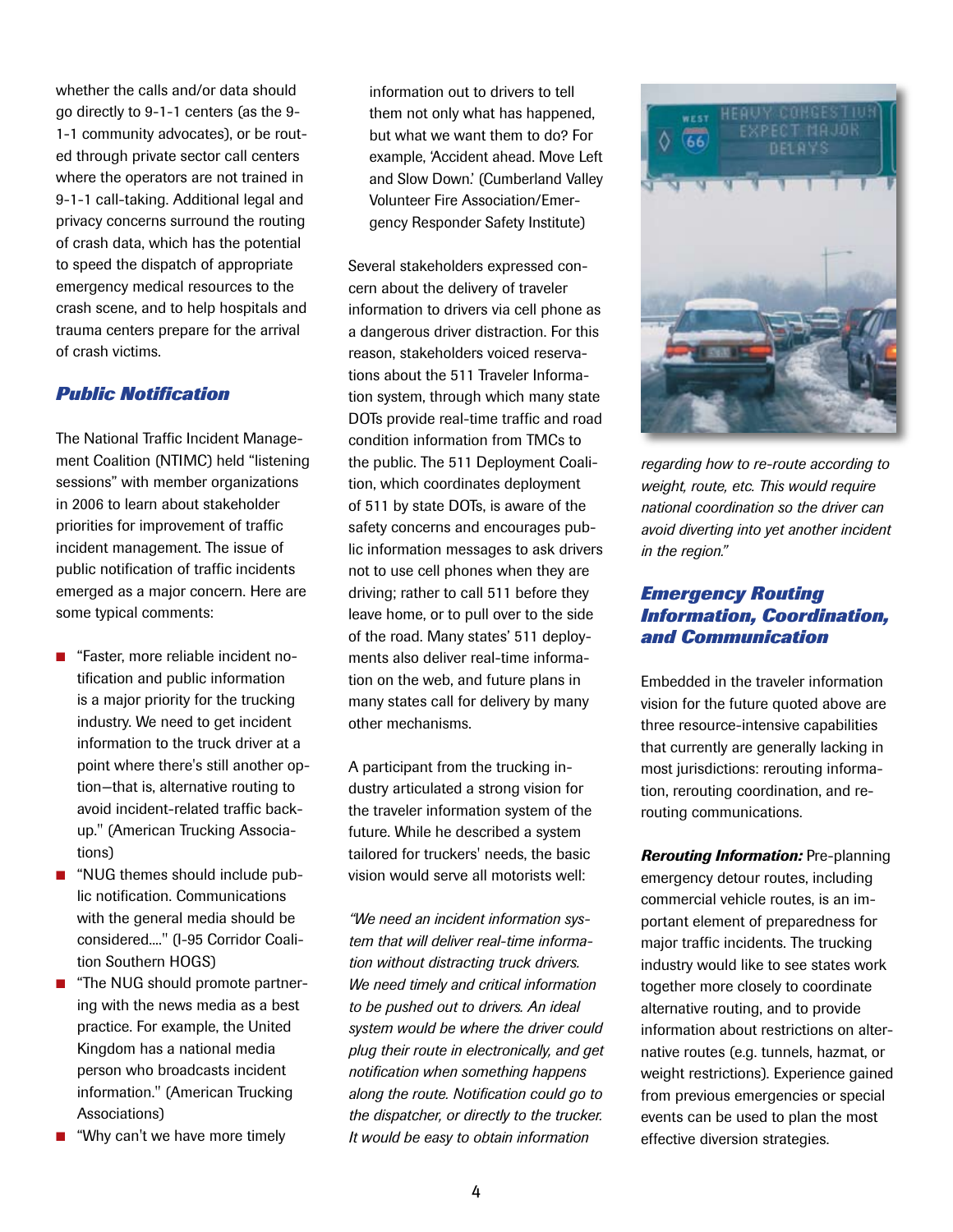## *Rerouting Coordination:* What if there's another major incident on the pre-planned diversion route? Adjusting detour routes to accommodate real-time traffic and road conditions will require integration and fusion of real-time traffic information regionally, interstate, and nationally. While it will take many years to fully fuse and integrate the nation's traffic information system, regional fusion already has taken place in many areas of the country. For example, the I-95 Corridor Coalition was able to effectively coordinate traffic management throughout the corridor from the I-95 Interim Operations (Traffic Management) Center at TRANSCOM (in New Jersey) during the events of September 11. While coordination at that time depended on phone, fax and e-mail, the future promises more automated capabilities.

A glimpse of that future may be seen in the Washington, DC metropolitan region, where a Regional Integrated Transportation Information System (RITIS) is being planned that will compile real-time transportation data from each of the region's transportation agencies. RITIS will feed this information to a soon-to-be developed regionwide entity responsible for improving interagency coordination of incident management among the three state DOT agency partners—Maryland, Virginia, and the District of Columbia. The National Capital Region's Regional Transportation Coordination Program (RTCP) is under development, with initial funding of \$1.6 million under the 2005 SAFETEA-LU federal transportation reauthorization legislation. The RTCP program will have three major focus areas: improved technology systems for data sharing; multi-agency coordination of standard operating procedures and notification practices; and improving the quality and timeliness of information provided to the news media.

*Rerouting Communications:* A final element in the realization of the "traveler information vision of the future" would be a "surface traffic control" communications system, analogous to the aviation industry's air traffic control system, to push critical information out to drivers when they need it.

*Media Relations:* While it will be many years before "surface traffic control" is fully evolved, much more could be accomplished using existing technology. Strong partnerships with the news media can go a long way toward improving the dissemination of the information that transportation officials already have. For major incidents, it makes sense to designate a spokesperson with responsibility for providing the news media with timely and accu-



rate information. Media relations has been a somewhat overlooked area in the emerging discipline of traffic incident management. Workshops, policy papers, and recommended practices for public communications about traffic incidents should be considered.

## *CAD-ITS Integration*

While DOT TMCs sometimes share information with state highway patrol dispatch centers, it is relatively rare for communications and data to be shared in real time among responders (transportation, law enforcement, fire, EMS, 9-1-1, towers). Yet the technical feasibility of real-time information sharing networks has been demonstrated, and in a few areas of the country, such systems already have been built. With the current emphasis and interest in "interoperability," the public safety interoperability vision needs to be expanded to include integration of Intelligent Transportation Systems (ITS) with public safety computer-aided dispatch (CAD).

Major metropolitan areas in the United States have advanced traffic management systems (ATMS) at the core of their ITS deployments. But ATMS systems generally are not integrated with public safety CAD systems. Most existing CAD systems are proprietary and are not designed to exchange information with CAD systems offered by other vendors, let alone with ATMS. CAD vendors have been generally hesitant to design their systems for easier interoperability. Additional challenges are posed by variations in formats and protocols for data and for messaging, and different system standards in the transportation and public safety communities.

Funding of system integration is of course another major challenge. In 2003, the FHWA sponsored field operational tests of integrated CAD-ITS systems in Salt Lake City and Washington State. A more viable long-term funding model may be to use of a combination of transportation and homeland security funding. Recently, the Oregon Department of Transportation (ODOT) used a \$400,000 homeland security grant and a \$700,000 Urban Area Security Initiative (UASI) grant to integrate ODOT, the Oregon State Patrol (OSP), the City of Portland's 9-1-1 system, and public safety communications in surrounding counties.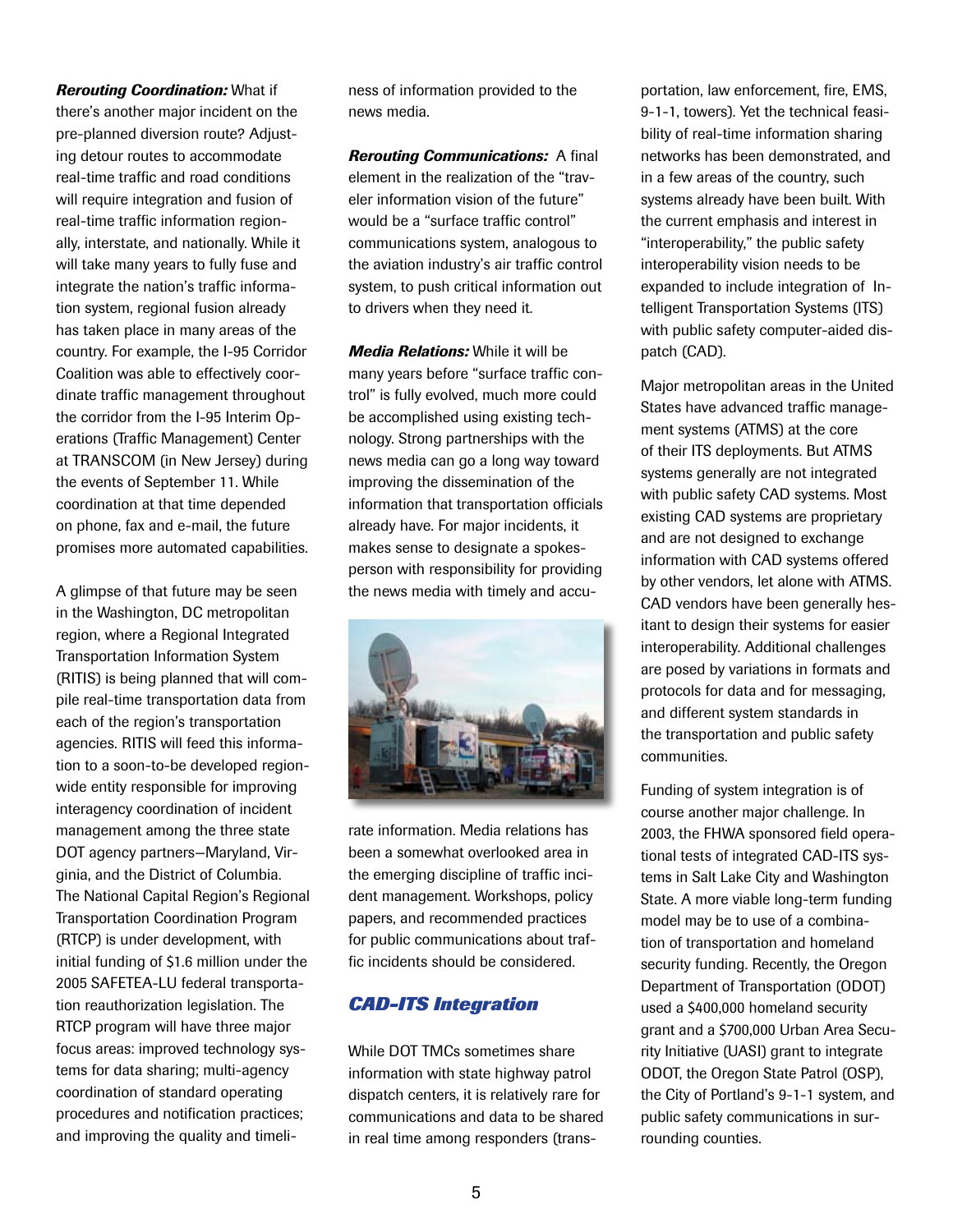The Cincinnati region also is a leader in the coordinated use of homeland security and justice funding for integrated public safety communications, going beyond voice integration to regional voice and data integration. In 2003, Hamilton County, Ohio implemented a new 800 MHz digital trunk radio system, providing a voice link among emergency medical technicians, firefighters, and law enforcement officers. They then built a mobile data computer network, which includes the County Coroners' Office, the Public Health Commissioners' Office, 44 fire and rescue departments, 44 Hamilton County law enforcement agencies, and tri-state area hospital emergency rooms, and the Emergency Management Operations Center. Thanks to strong regional coordination, all of the agencies agreed to spend about \$2.7 million of the region's UASI funds to purchase mobile data computers. At the same time, Hamilton County was implementing a new CAD system, and wanted to integrate it with the region's Advanced Regional Traffic Interactive Management & Information System (ARTIMIS) to exchange realtime traffic data and to obtain video feeds from ARTIMIS' cameras. Again thanks to strong regional coordination, the county was able to secure a Congressional earmark of \$700,000 from

the Department of Justice's COPS-MORE program to support integration of the new CAD system with ARTIMIS.

On the east coast, the I-95 Corridor Coalition will soon have in place the first link of what could become a fully integrated corridor-wide network. The Hudson Valley Transportation Management Center (HVTMC) is building a comprehensive solution for CAD to CAD, ATMS to ATMS, and CAD to ATMS in the Hudson Valley, NY. The system effectively creates a "center to center" communication backbone, separating CAD and ATMS data and linking them to state and multi-state systems. The system will be located at the HVTMC facility in Hawthorne, NY. The HVTMC has already successfully completed a CAD-ATMS interface using the same principles as a proof of concept. This new project will create a model for the rest of the state, and the I-95 Corridor Coalition, to use in their interface projects.

CAD-ITS integration would not only provide for more coordinated and accurate traffic incident communications at control centers and on-scene; it would greatly facilitate data-gathering related to incident operations, which is in demand as the basis for more performance-based traffic incident man-



agement. Data on incident durations, locations, and types would be available in a single consolidated, transportation / public safety database.

## *Regional Wireless Interagency Emergency Information Exchange Networks*

Voice communications (radio, telephone) are the backbone of the local first responder emergency communications system in this country. But wireless networked technologies are revolutionizing the way Americans communicate in both their personal and business lives. Wireless transmission of text, data, images and video is already commonplace.

As noted in the introduction to this paper, now that broadband spectrum is increasingly available for public safety use, it is technically feasible to build interoperable, mobile, wireless voice and data networks to connect all responders (law enforcement, fire, EMS, transportation, 9-1-1 centers, towing and recovery, and others) in real time.

Sharing information through regional emergency communications networks increases situational awareness and event and resource control. Both at the control center and on-scene, better information makes it easier to monitor the event and manage resources appropriately. Unified Command also is much easier when emergency responders integrate their information and communications systems so that all the responders share up-to-theminute incident information.

In many if not most cases it is not practical to gain commitment from multiple agencies or jurisdictions to build a new, consolidated, shared in-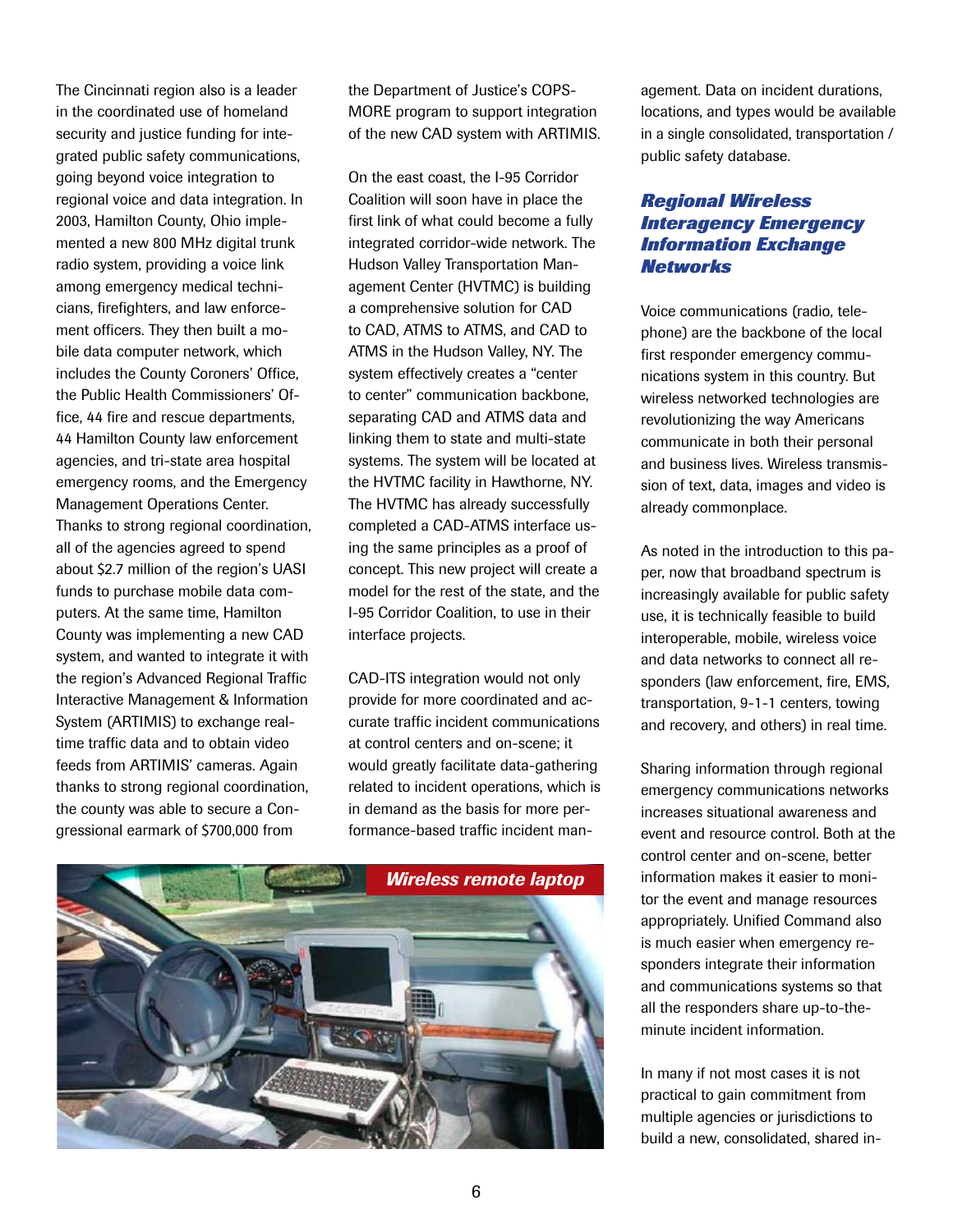

*Figure 1: ITS America's Public Safety Advisory Group (PSAG) produced this drawing in 2004 depicting the information needs of various incident responders, and how they might be linked in a real-time wireless cross-agency emergency information exchange network. Such networks would enable a broad range of public safety, transportation, public health, and emergency management agencies to share voice, video, graphic and text data in real time.*

formation or communications system or network (although that is exactly what has occurred in New Orleans, post-Katrina). But the idea of a common system architecture and compatible equipment that will permit users to more easily share information or communications capability, as needed, is broadly attractive. In a "network of networks," individual partners maintain their own information and communications networks, but can easily link them to others at the local, state, or national level. The ITS America Public Safety Advisory Group (PSAG), which includes representatives of leading transportation

and public safety national associations, has discussed the desirability of a "network of networks" to connect all emergency responders in real time through mobile wireless networks. Many institutional barriers must be overcome to deploy broad-based networks. Leadership is needed to develop models for financing, technology development, data-sharing and privacy protocols.

Figure 1 depicts the user information that each emergency responder might need, which could be provided thorough such a shared "network of networks."

Much work remains to be accomplished if this vision for the future of emergency communications is to be realized. Development of a real-time wireless incident communications network requires the many stakeholders to work together to provide a coordinated suite of standards and open system architectures, in a reasonable time frame. New public policies are required to provide incentives (positive and negative) for standards compliance. Technology users need to be educated about the benefits of broad-scale voice and data interoperability, and encouraged to demand and specify interoperable standards and open architectures. Funding programs ideally would encourage the sharing of networks to save money. At the same time, information-sharing policies need to be developed to address privacy concerns related to sharing of medical and judicial information. Work on common data dictionaries must be coordinated and accelerated, and agreements on common emergency communications terms must be developed.

## *Next Generation 9-1-1 and the "Network of Networks"*

Nationwide, emergency response agencies lack the basic transmission infrastructure to support an emergency communications "network of networks." The National Highway Transportation Safety Administration's (NHTSA)'s Next Generation 9-1-1 Initiative is currently developing a national framework and deployment plan for the Next Generation 9-1-1 System. Part of this effort should be to consider how to upgrade infrastructure to support the entire emergency communications "network of networks." The transmission of text, data, images and video into 9-1-1 centers, and linking 9-1-1